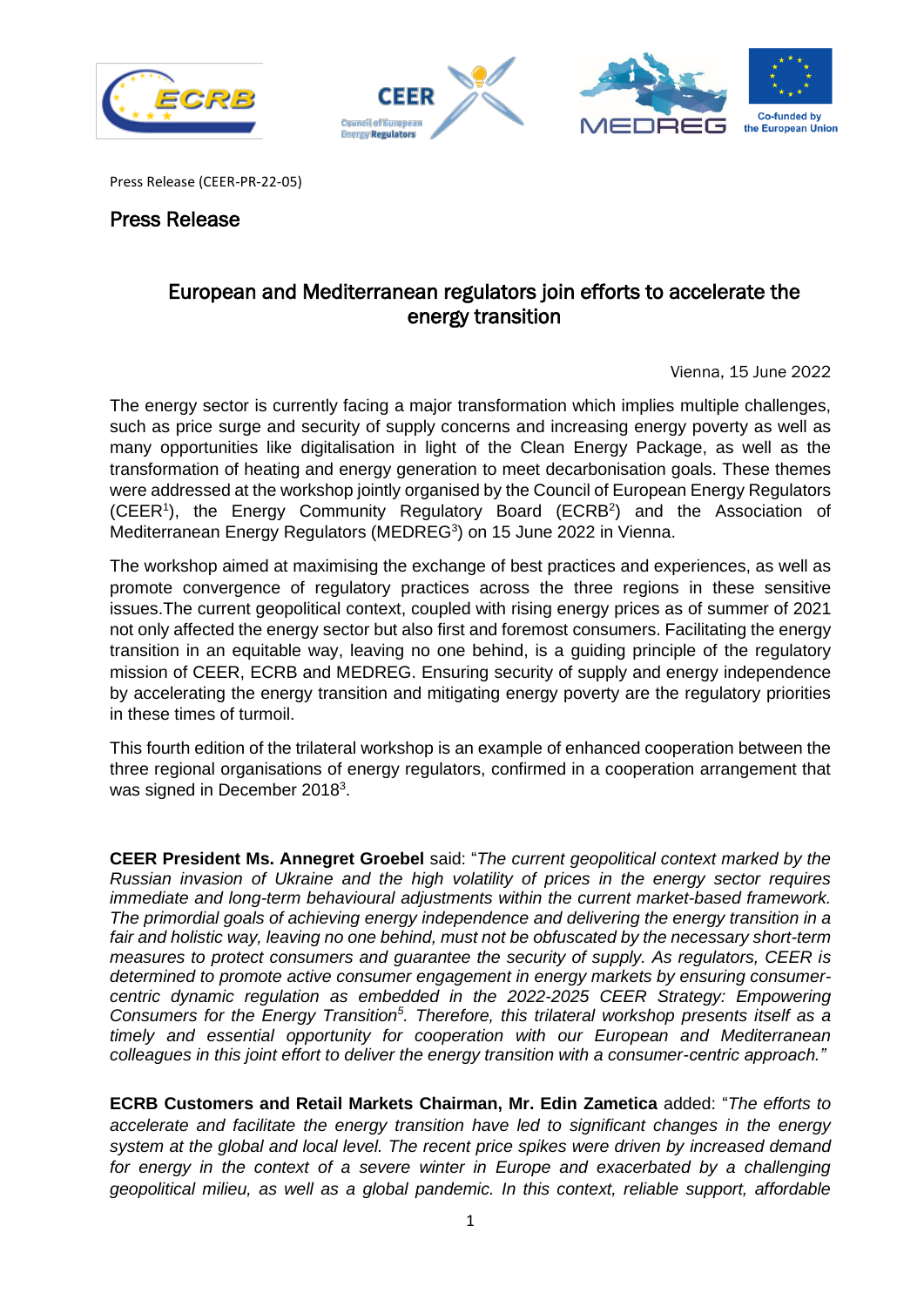





Press Release (CEER-PR-22-05)

 *prices, and sustainable and green energy products are of the utmost importance for consumers. In addition, markets need to become more flexible and consumer-oriented by facilitating active participation. Combating energy poverty has featured high on the ECRB agenda and regulators have a crucial role to play in cooperating to promote a carbon-neutral energy system and empowering consumers."*

**MEDREG Director, Mr. Hasan Ozkoc** underlined: *"The current political, economic and energy*  landscapes have emphasised the urge of ensuring a coherent regulation in our region, *considering the security of supply concerns. The Mediterranean region possesses significant energy resources from various perspectives, which could be used to improve energy integration, independence, as well as the security of supply. Digitalization is of utmost importance; however,*  for the southern shore countries, we need to think of tackling the essentials for that region, for *example the cross-subsidization. One of MEDREG's main goals is to promote consumer protection and awareness so that they can have an active role in the energy transition. Overall, promoting a common regulatory framework is an opportunity to accelerate decarbonisation and sustainable energy developments to reach our long-term objectives of 2050."*

## **ENDS** (See Notes for Editors below)

- 1. The Council of European Energy Regulatory (CEER) is the voice of Europe's national energy regulators. Its Members and Observers are the independent statutory bodies responsible for energy regulation. CEER, based in Brussels, deals with a broad range of energy issues including retail markets and consumers; distribution networks; smart grids; flexibility; sustainability; and international cooperation. CEER represents 39 energy regulatory authorities, comprising 30 Members (Austria, Belgium, Bulgaria, Croatia, Cyprus, Czech Republic, Denmark, Estonia, Finland, France, Germany, Greece, Hungary, Iceland, Ireland, Italy, Latvia, Lithuania, Luxembourg, Malta, Netherlands, Norway, Poland, Portugal, Romania, Slovakia, Slovenia, Spain, Sweden and the United Kingdom) and 9 Observers (Albania, Bosnia and Herzegovina, Georgia, Kosovo, Moldova, Montenegro, North Macedonia, Serbia and the Swiss Confederation). See [www.ceer.eu](http://www.ceer.eu/)
- 2. The Energy Community Regulatory Board (ECRB) has nine Contracting Parties Albania, Bosnia and Herzegovina, Kosovo\*<sup>1</sup> , North Macedonia, Georgia, Moldova, Montenegro, Serbia and Ukraine. ECRB is the independent regional body of energy regulators in the Energy Community and beyond. ECRB activities build on three pillars: providing coordinated regulatory positions to energy policy debates, harmonising regulatory rules across borders and sharing regulatory knowledge and experience. ECRB is an institution of the Energy Community. The Energy Community is a union of nine members from South East Europe and the Black Sea region and the European Union. ECRB promotes the development of a competitive, efficient and sustainable regional energy market that works in public interest. See [www.energy-community.org.](http://www.energy-community.org/)
- 3. MEDREG is the Association of Mediterranean Energy Regulators, which brings together 27 regulators from 22 countries, spanning the European Union (EU), the Balkans and North Africa. Mediterranean regulators work together to promote greater compatibility of the regional energy markets and legislations, seeking progressive market integration in the Euro-Mediterranean basin. Through constant cooperation and information exchange among members, MEDREG aims at fostering

<sup>&</sup>lt;sup>1</sup> This designation is without prejudice to positions on status, and is in line with UNSCR 1244 and the ICJ Advisory Opinion on the Kosovo declaration of independence.